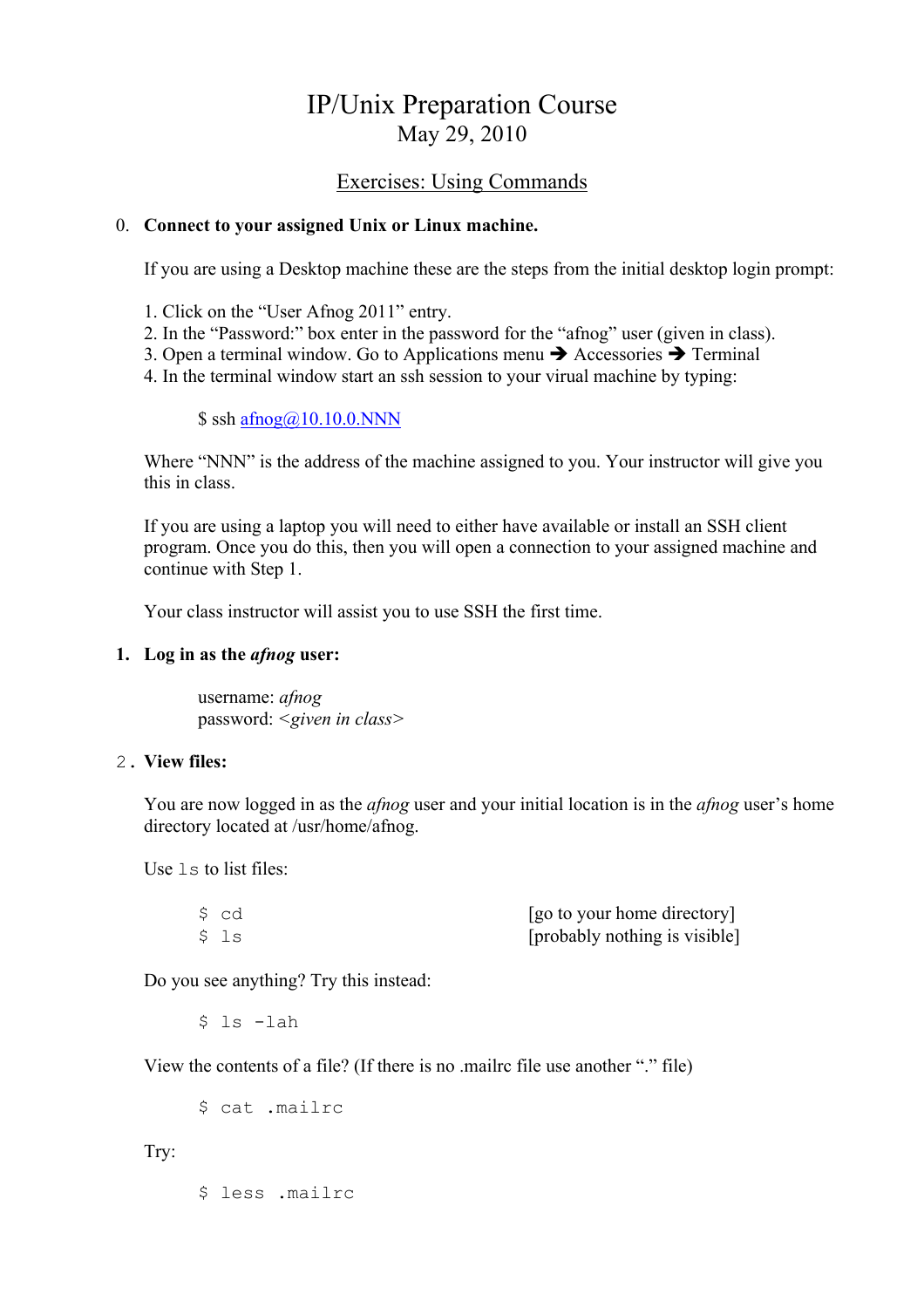Press "q" to get out of the less display.

Now try:

\$ clear \$ cat .mailrc

If you don't understand what cat, clear or less do, then type:

\$ man cat \$ man clear \$ man less

And, now try:

\$ more .mailrc

#### 3. **Working with the command prompt:**

You can recover previous commands by using the up-arrow and down-arrow keys. Give this a try now.

Next, try typing the command:

\$ history

If you wish to execute one of the commands in the list you saw type:

\$!nn

Where "nn" is the number of the command in the history list. This is useful if you want to run a past command that was long and/or complicated.

Command completion:

With the bash shell you can auto-complete commands using the tab key. This means, if you type part of a command, once you have a unique string if you press the TAB key the command will complete. If you press the TAB key twice you'll see all your available options. Your instructor likely demonstrated this, but give it a try by doing:

| \$ hist <tab></tab>              |                                      |
|----------------------------------|--------------------------------------|
| $$$ del / <tab><tab></tab></tab> | [please, don't delete anything! ;-)] |
| \$rm <b>TRB</b> <>>              | [Include the space after the "rm"]   |

#### 4. **Working with pipes:**

We saw an example of using pipes when we sorted the contents of our /sbin directory during the presentation. What if you wanted to have this information available in a file and sorted?

\$ cd \$ ls /sbin | sort > sbin.txt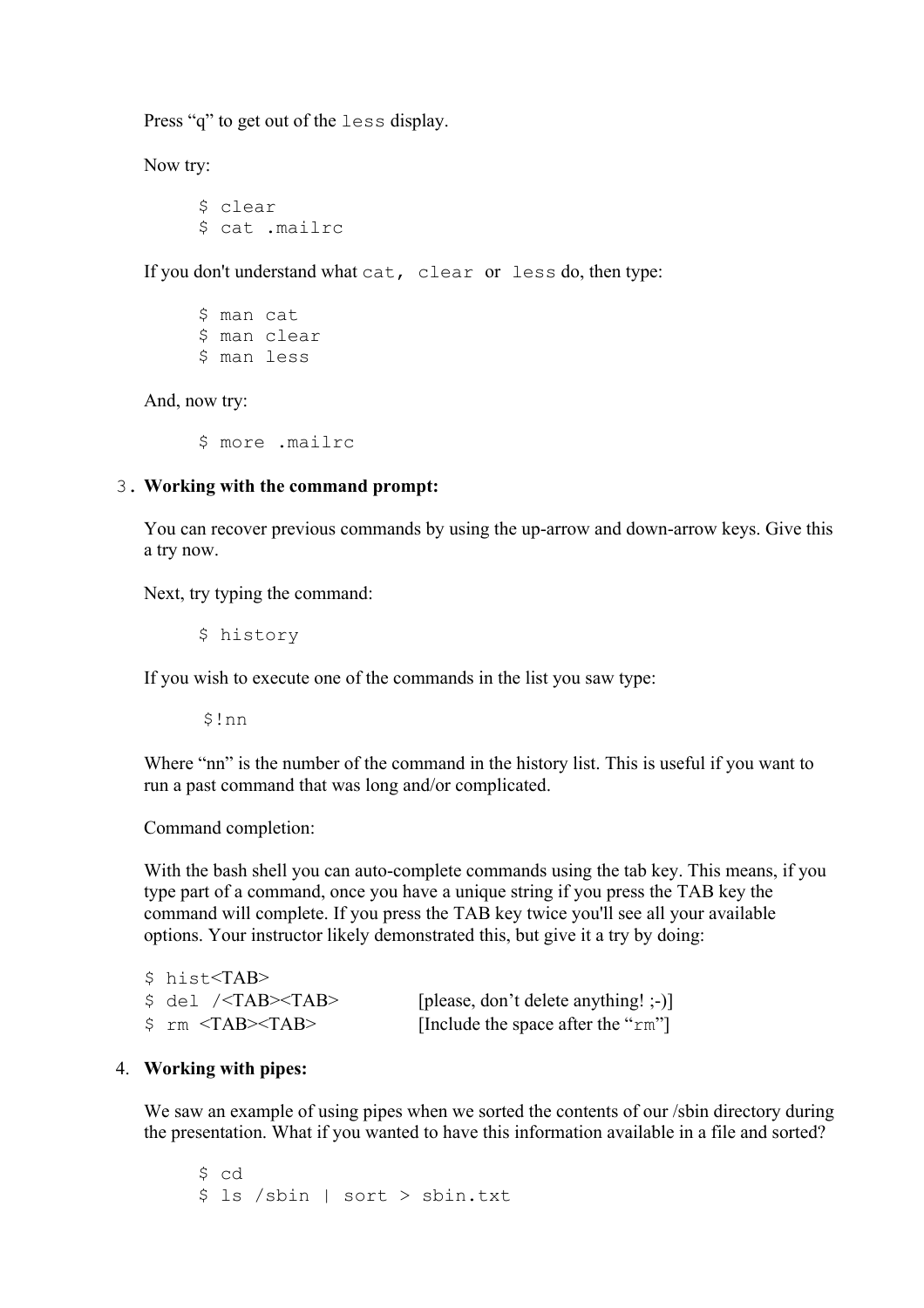Now view the contents of what is in sbin.txt to verify that this worked. Do you remember how to do this? If not, go back to exercise 2.

## 5. **Finding text strings:**

Use the command grep to print lines matching a pattern in a data stream (such as a file). For example, view the entry for the *afnog* account in the system passwd file:

\$ sudo grep afnog /etc/passwd

Note the use of the sudo command. The file /etc/passwd is restricted with r/o access given just to the *root* user. To view the file you need to elevate your privilege level while executing the grep command. This is what sudo does. You will be prompted for a password – enter in the password for the *afnog* user.

You should see something like:

afnog:\*:1001:0:Admin User:/home/afnog:/usr/local/bin/bash

The previous items above are:

userid:passwd:uid:gid:Name:HomeDir:LoginShell

grep is often used with a pipe to reduce the number of results. For instance:

\$ history | grep ls

Will display your previous use of the  $\perp$  s command from exercise 2.

### 6. **Editing the command line revisited:**

It is particularly useful to realize that you can edit a command just as you would a line of text in a file. For instance, you can:

- Use your back-arrow and forward-arrow keys to change text in a command.

- Use the Home and End keys to go to the start and the end of a command.

- Note: you *do not* need to go to the end of a command before pressing <ENTER> to execute the command.

- You can use the history command with grep to find a previous command. You can copy and paste this command, then edit it to make adjustments. For long commands this can save considerable time.

- Alternatively you can use the reverse-search feature of bash:

- 1. Press CTRL-r.
- 2. Type the term you are searching for.
- 3. Press ctrl-r to cycle through all occurrences of the term in your history.
- 4. Press the right or left-arrow, HOME or END key to start editing the command.

Let's give some of these editing rules a try:

1. Press CTRL-r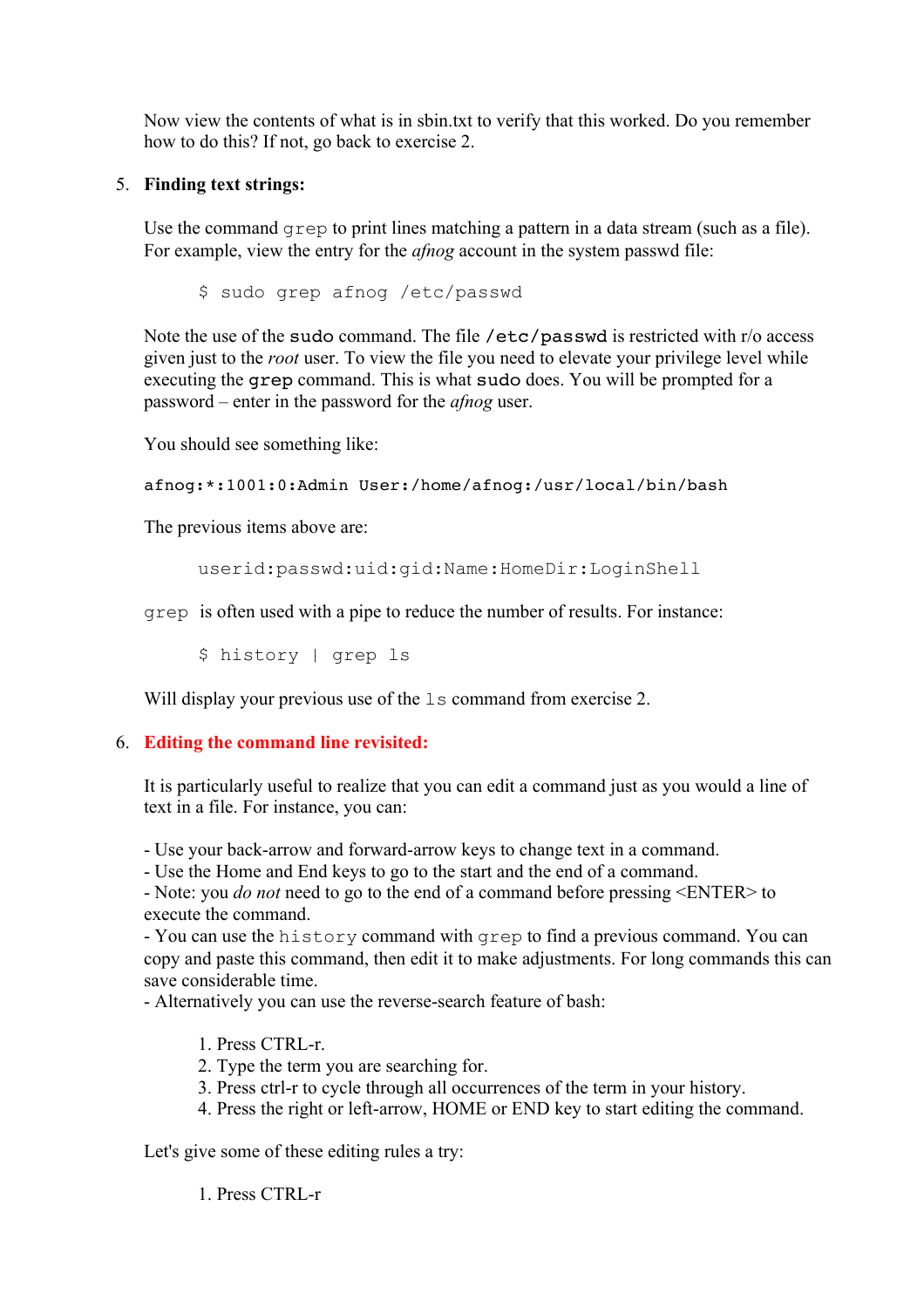2. Type "sbin"

- 3. Press the End key
- 4. Delete the text "> sbin.txt" and replace it with "| more"

You should now have the command:

\$ ls /sbin/ | sort | more

With your cursor just past the "more". Press <ENTER> to execute the command. You should the contents of the /sbin directory appear on your screen in a single column in ascending alphabetical order. You can press "q" to exit the more command, or space to see additional pages.

# 7. **Copy and pasting commands:**

A nice feature in Unix is the built-in automatic copy buffer (think "automatic clipboard"). As soon as you highlight text it is available in your copy buffer. You *do not* need need to use the ctrl-c, ctrl-v keyboard combination to copy and paste text.

After you have highlighted text, then you can place your cursor where you want to paste the highlighted text and press the *middle* mouse button to do the text paste.

Give this a try:

\$ history | grep sbin

Locate the previous command from exercise 7 and highlight just that command. Highlight the command text (not the number next to it).

Now press the middle mouse key. The command should be pasted to your prompt.

Did this work? Now you could edit the command or just press enter to execute it.

This is very useful if you have two terminals open and want to use text from one terminal in a different terminal. Or, if you wish to copy resulting text from a command in one terminal in to a file that's open in another terminal – etc.

# 8. **Software Installation (Optional exercise. May take too long to complete)**

You need to become *root* for this exercise. To do this do:

 $$ su -$ 

Your prompt should change to include the "#" sign.

#

Install some tools to help us install packages more simply.

# pkg\_add –r portmaster

Tell the *root* user's default shell ("sh") to reload it's path in memory by typing:

# rehash